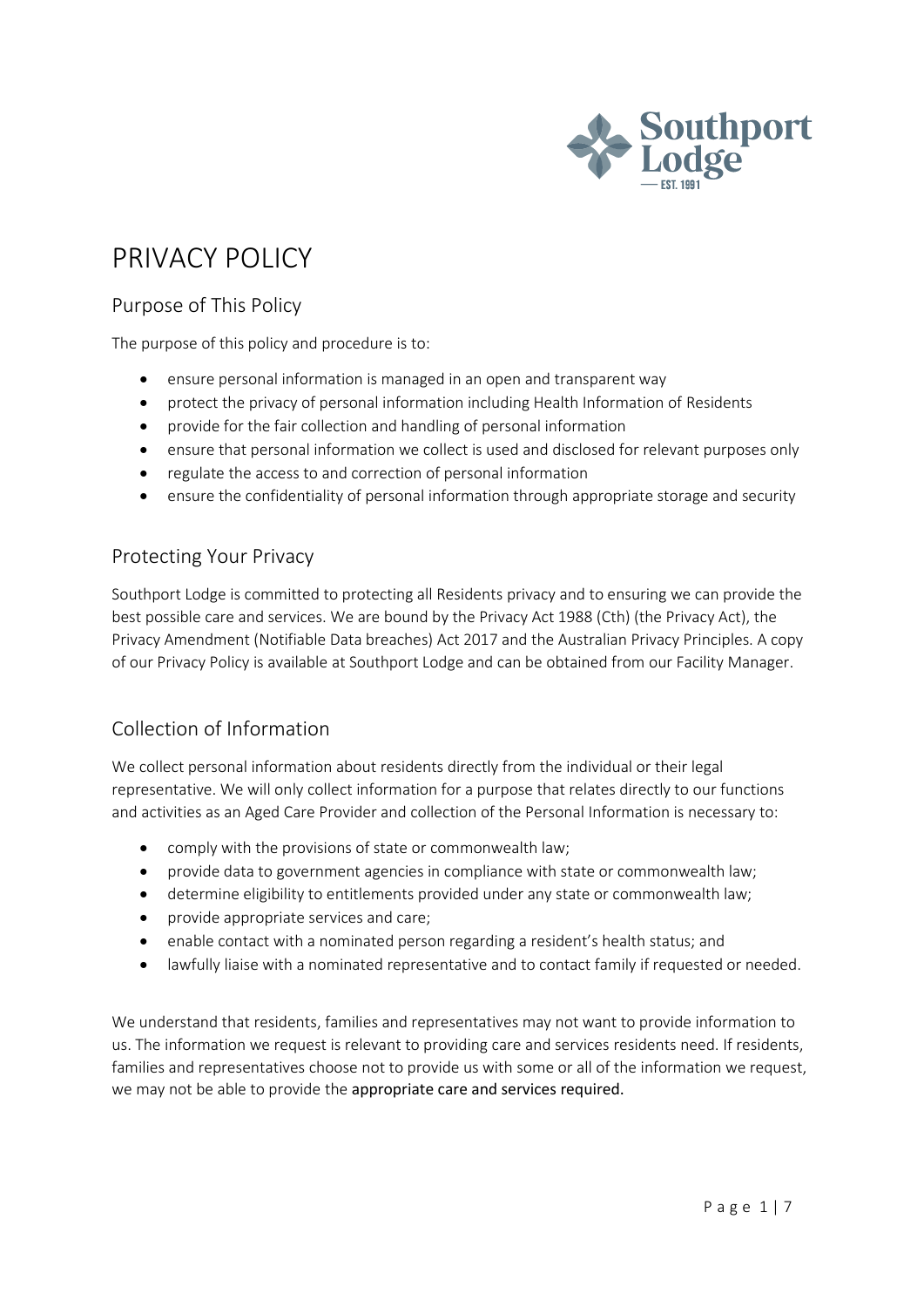

We will not collect your Sensitive Information (including Health Information) unless the collection of the information is reasonably necessary for or directly related to one or more of our functions and:

- you have consented to the collection of this information; or
- the collection of the information is required to authorised by or under an Australian law or a court/tribunal order; or
- a permitted general situation exists to the collection of the information; or
- a permitted health situation exists in relation to the collection of the information.

### Methods of Collection

Personal Information and Sensitive Information (including Health Information), may be collected:

- from a resident
- from any person or organisation that assesses health status or care requirements, for example Allied Health Professionals, medical practitioner, nurse practitioner
- from the health practitioner of a Resident
- from other health providers or facilities
- from family members or significant persons of a Resident
- from a legal advisor of a Resident

We will collect Personal Information from the Resident unless:

- we have the consent of the Resident to collect the information from someone else
- we are required or authorised by law to collect the information from someone else
- it is unreasonable or impractical to do so

At admission, a Resident should identify any parties from whom they do not wish Personal Information accessed or to whom they do not wish Personal Information provided. This should be recorded in the file of the Resident and complied with to the extent permitted by law.

# Unsolicited Information

If we receive Personal Information from an individual that we have not solicited and we could not have obtained the information by lawful means, we will destroy or de-identify the information as soon as practicable and in accordance with the law.

#### Notification

We will at or before the time or as soon as practicable after we collect Personal Information from an individual take all reasonable steps to ensure that the individual is notified or made aware of: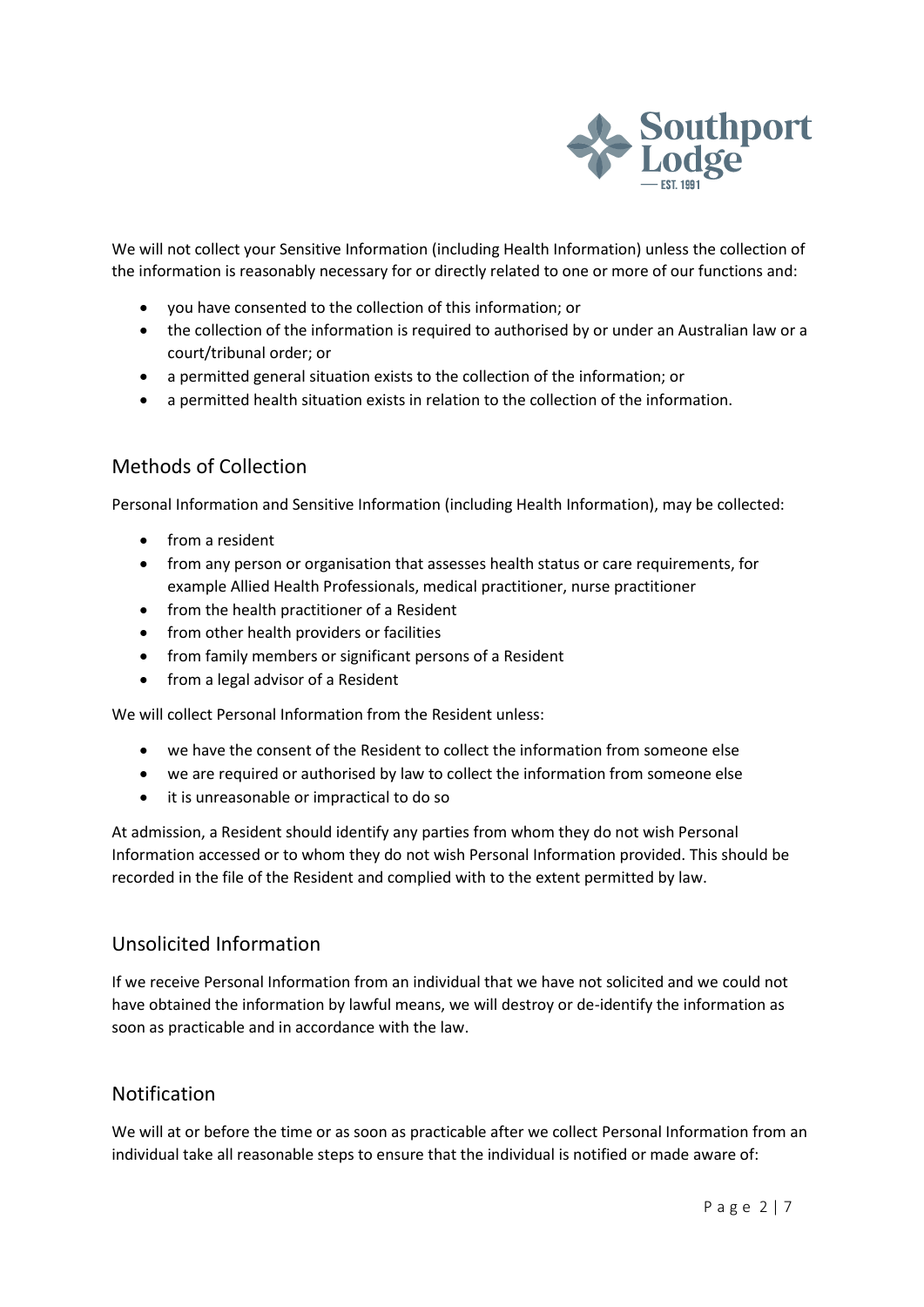

- our identity and contact details
- the purpose for which we are collecting Personal Information
- the identity of other entities or persons to whom we usually disclose Personal Information
- that our privacy policy contains information about how the individual may complain about a breach of the APPs and how we will deal with a complaint
- whether we are likely to disclose Personal Information to overseas recipients and if so, the countries in which such recipients are likely to be located and if practicable, to specify those countries

# Use & Disclosure

We will use and disclose personal information only for the purpose for which it was collected or for any other purpose that is otherwise directly related to our functions or activities as an Aged Care Provider or otherwise permitted at law.

#### **a) Permitted Disclosure**

We may not use or disclose Personal Information for a purpose other than the primary purpose of collection, unless:

- the secondary purpose is related to the primary purpose (and if Sensitive Information directly related) and the individual would reasonably expect disclosure of the information for the secondary purpose
- the individual has consented
- the information is Health Information and the collection, use or disclosure is necessary for research, the compilation or analysis of statistics, relevant to public health or public safety, it is impractical to obtain consent, the use or disclosure is conducted within the privacy principles and guidelines and we reasonably believe that the recipient will not disclose the Health Information
- we believe on reasonable grounds that the disclosure is necessary to prevent or lessen a serious and imminent threat to an individual's life, health or safety or a serious threat to public health or public safety
- we have reason to suspect unlawful activity and use or disclose the Personal Information as part of our investigation of the matter or in reporting our concerns to relevant persons or authorities
- we reasonably believe that the use or disclosure is reasonably necessary to allow an enforcement body to enforce laws, protect the public revenue, prevent seriously improper conduct or prepare or conduct legal proceedings
- the use or disclosure is otherwise required or authorised by law

If we receive Personal Information from an individual that we have not solicited, we will, if it is lawful and reasonable to do so, destroy or de-identify the information as soon as practicable.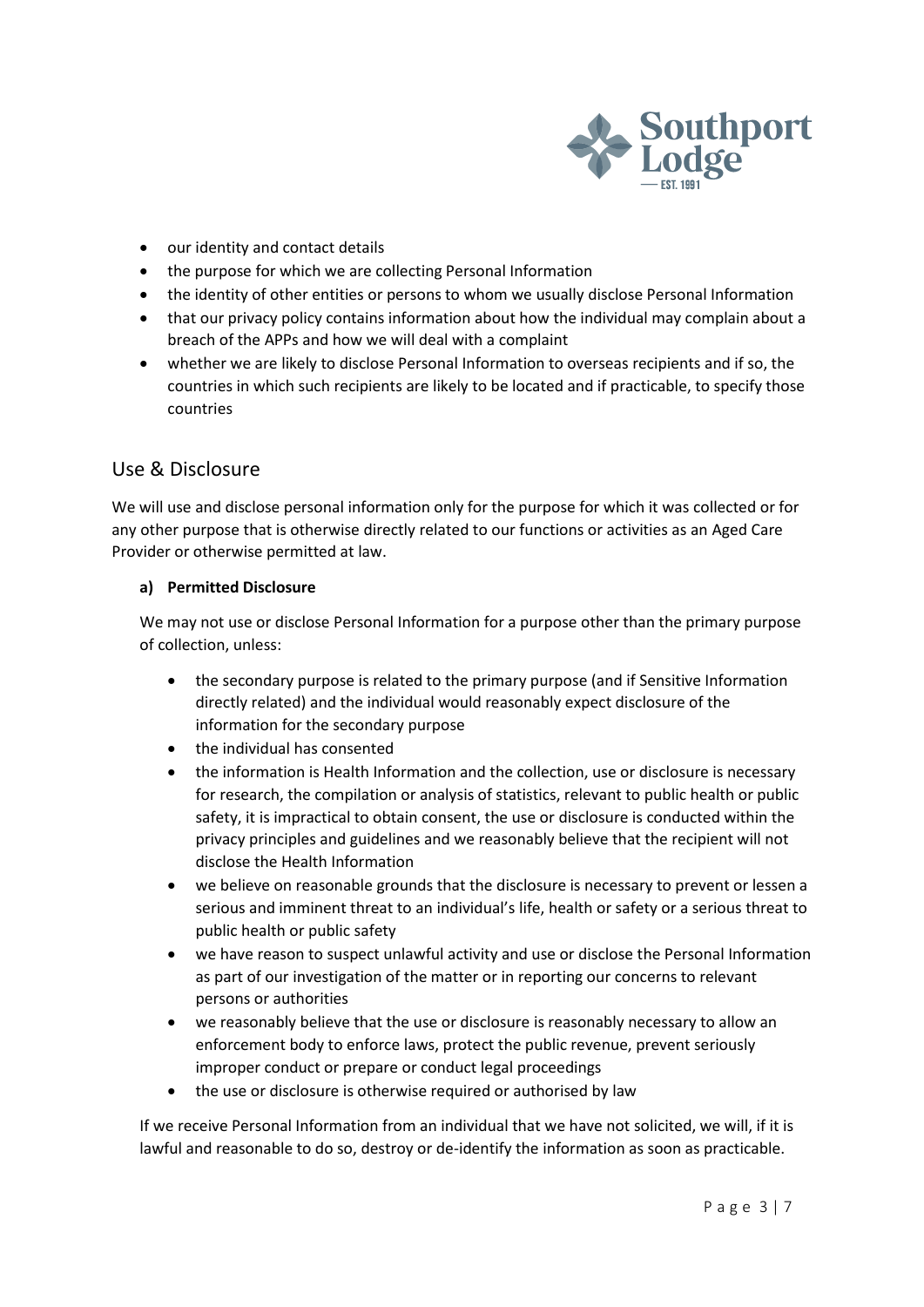

#### **b) Cross Border Disclosure**

We will not disclose an individual's Personal Information to an overseas recipient. If we do, we will take all steps that are reasonable in the circumstances to ensure that the overseas recipient does not breach the Australian Privacy Principles, unless:

- the overseas recipient is subject to laws similar to the Australian Privacy Principles and the individual has mechanisms to take action against the overseas recipient
- we reasonably believe the disclosure is necessary or authorised by Australian Law
- the individual has provided express consent to the disclosure

#### **c) Disclosure of Health Information**

We may disclose Health Information about an individual to a person who is responsible for the individual if:

- the individual is incapable of giving consent or communicating consent;
- the Manager is satisfied that either the disclosure is necessary to provide appropriate care or treatment or is made for compassionate reasons or is necessary for the purposes of undertaking a quality review of our services (and the disclosure is limited to the extent reasonable and necessary for this purpose);
- the disclosure is not contrary to any wish previously expressed by the individual of which the Manager is aware, or of which the Manager could reasonably be expected to be aware and the disclosure is limited to the extent reasonable and necessary for providing care or treatment

A person responsible is a parent, a child or sibling, a spouse, a relative, a member of the individual's household, a guardian, an enduring power of attorney, a person who has an intimate personal relationship with the individual, or a person nominated by the individual to be contacted in case of emergency, provided they are at least 18 years of age.

We will collect and use information about the Resident during the course of the relationship with Southport Lodge.

# Correction of Information

It is important that the information we hold about the Resident is up to date. The Resident and their representative must advise our home when information previously provided has changed.

If we disagree with an individual about whether information is accurate, complete and up- to date, and the individual asks us to associate with the information a statement claiming that the information is inaccurate, incomplete, out-of-date, incomplete, irrelevant or misleading we must take reasonable steps to do so.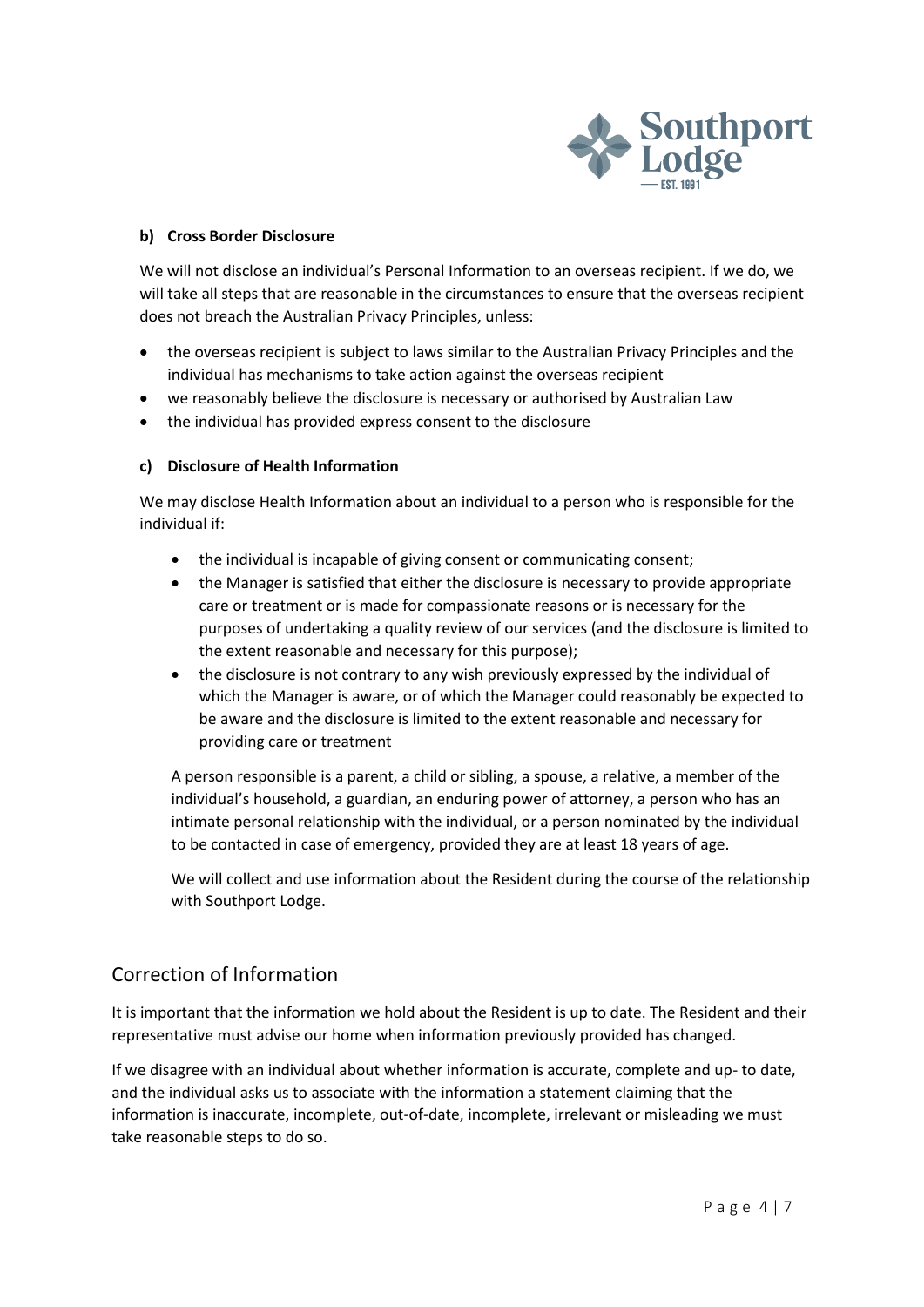

If we refuse to correct the Personal Information as requested by the individual, we will give the individual written notice that sets out:

- the reasons for the refusal, except to the extent that it would be unreasonable to refuse;
- the mechanisms available to complain about the refusal; and/or
- any other matter prescribed by the regulations.

# Access to Information

Consumers, families and representatives have a right to request that we provide access to the Personal Information we hold (and we shall make all reasonable attempts to grant that access) unless providing access:

- is frivolous or vexatious;
- poses a serious threat to the life or health of any individual;
- unreasonably impacts upon the privacy of other individuals;
- jeopardises existing or anticipated legal proceedings;
- prejudices negotiations between the individual and us;
- be unlawful or would be likely to prejudice an investigation of possible unlawful activity;
- an enforcement body performing a lawful security function asks us not to provide access to the information; and/or
- giving access would reveal information we hold about a commercially sensitive decision making process.

# Requesting Access

Requests for access to information can be made orally or in writing and addressed to the Facility Manager of Southport Lodge. We will respond to each request within a reasonable time.

Declining Access An individual's identity should be established prior to allowing access to the requested information. If unsatisfied with the individual's identity or access is requested from an unauthorised party, we can decline access to the information. We can also decline access to information if:

- there is a serious threat to life or health of any individual.
- the privacy of others may be affected;
- the request is frivolous or vexatious;
- the information relates to existing or anticipated legal proceedings; and/or
- the access would be unlawful.

We will provide, in writing, the reasons for declining access to information.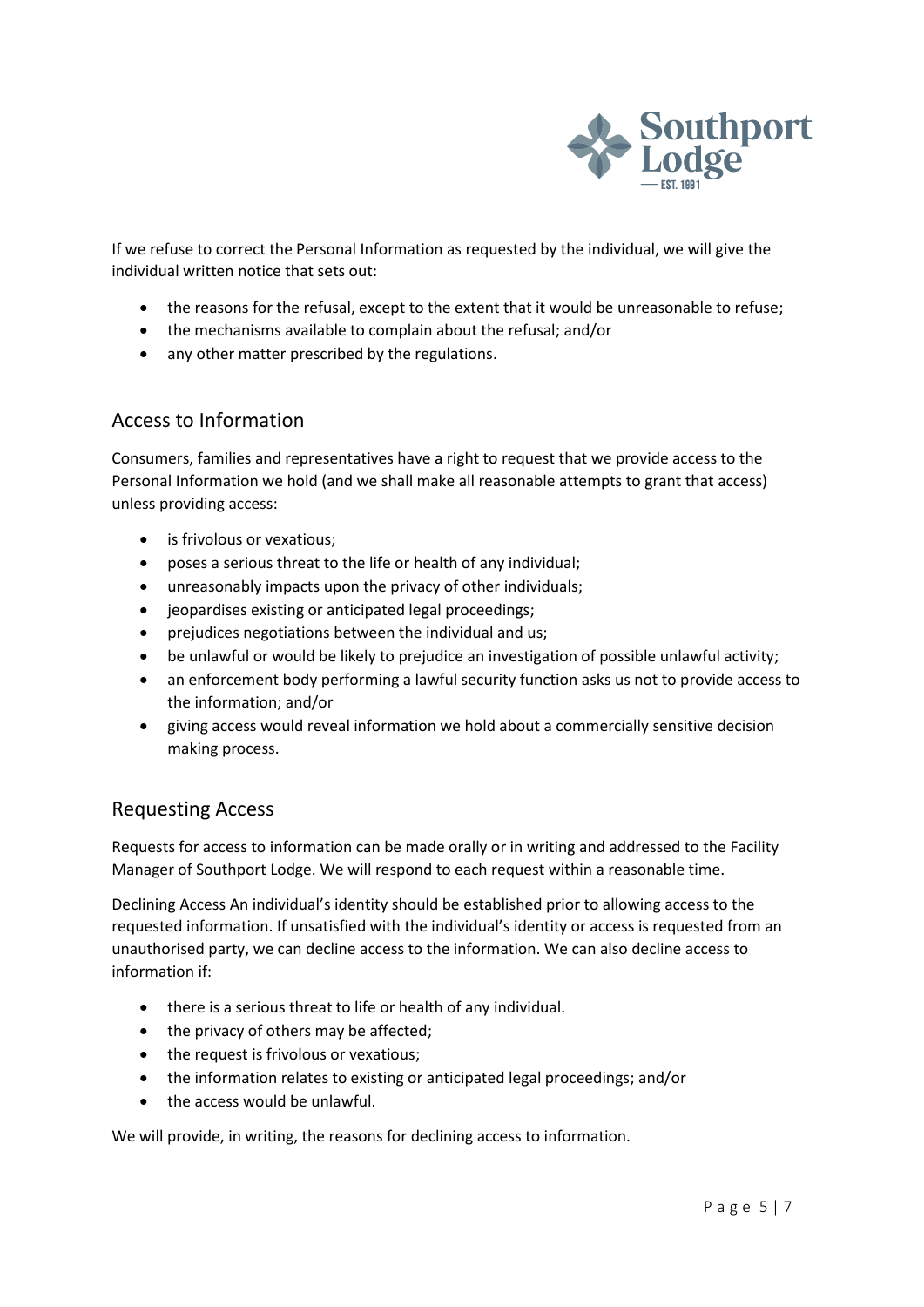

# Personal Information Security

We are committed to keeping secure the Personal Information you provide to us. We will take all reasonable steps to ensure the Personal Information we hold is protected from misuse, interference, loss, from unauthorised access, modification or disclosure.

#### **Information of a Consumer**

- We must keep the records of a Resident in a secure storage area;
- If the records are being carried while providing care only the staff member carrying the records will have access to them;
- Records of previous Residents and earlier unused volumes of current Residents shall be archived and stored securely, away from general use;
- Only health professionals attending to the care of a Resident are to have access to information of the Resident. All records shall only be used for the purpose intended;
- A Resident, or their representatives shall be provided access to records as requested and after consultation with the Facility Manager. At these times, a qualified staff member is to remain with a Resident or representative to facilitate the answering of any questions raised;
- Details of a Resident are not to be provided over the phone, unless the staff member is sure of the person making the inquiry. If in doubt, consult the Facility Manager;
- No staff shall make any statement about the condition or treatment of a Resident to any person not involved in the care except to the immediate family or representative of the Resident and then only after consultation with the Facility Manager;
- All staff must be discrete with their comments at all times, protecting and respecting the privacy, dignity and confidentiality of all Residents; and/or
- Handovers shall be conducted in a private and confidential manner.

#### **Security Measures**

Our security measures include, but are not limited to:

- training our staff on their obligations with respect to your Personal Information;
- use of passwords when accessing our data storage system; and/or
- the use of firewalls and virus scanning tools to protect against unauthorised interference and access.

This applies to staff (including contracted staff) who are required to have up-to-date virus protection software and firewalls installed on any device used to access documents containing Personal Information.

Contractors working on our behalf are required to:

• comply with the Australian Privacy Principles;